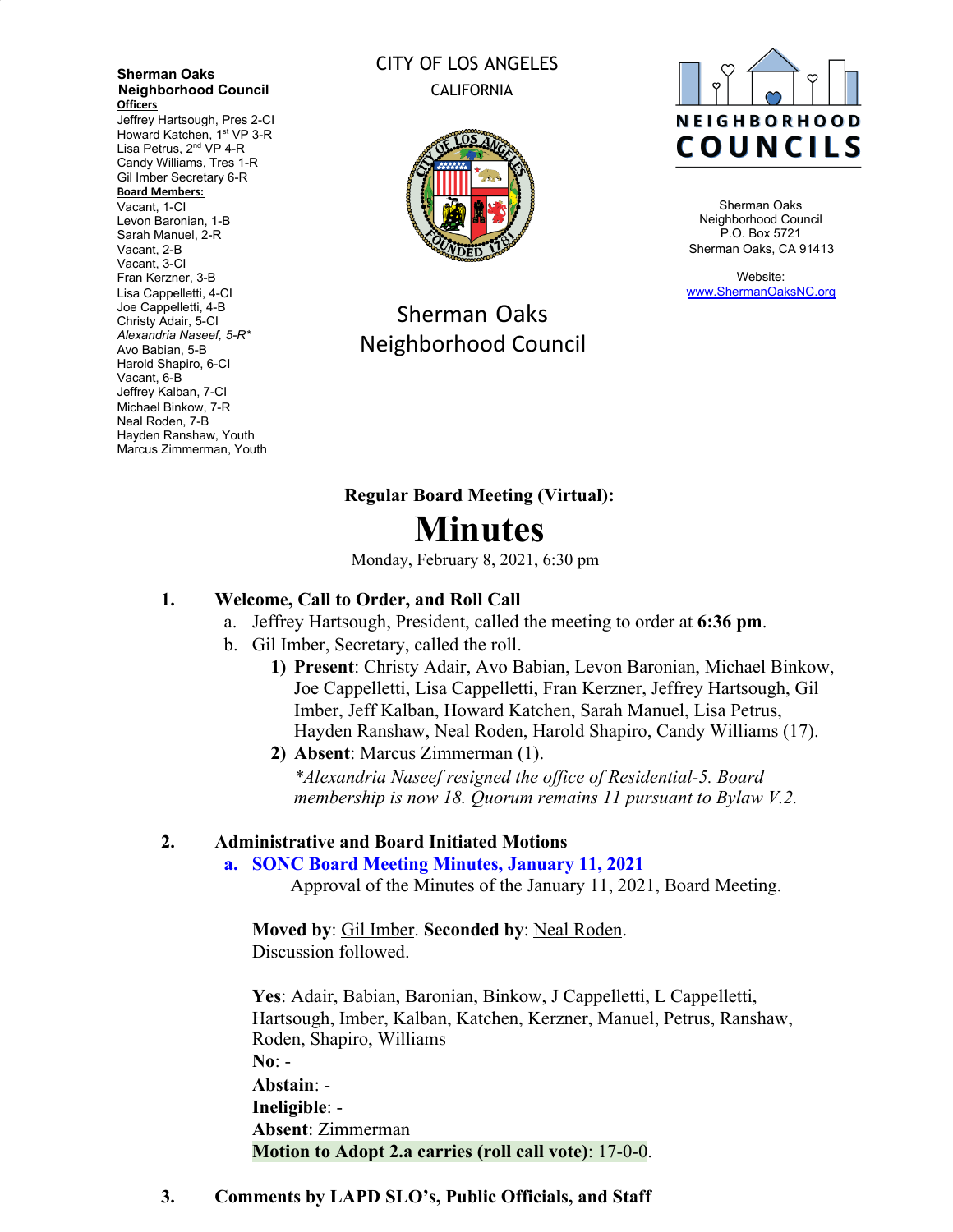> Jose Saldana, LAPD Senior Lead Officer Ryan Ahari, California State Assembly District 46. Alexandria Naseef, LA City Council District 4. Hannah Kelley, California State Senate District 18.

# **4. President's Report**

- a. SONC 2021 Elections
	- Lanee Basulto, LA City Clerk
- b. Committee Changes (Animal, Green, Human Services)
- c. Next SONC Board Meeting March 8, 2021

## **5. Guest Speaker - Raquel Beltran, General Manager, DONE**

> [CF 20-0990.](https://cityclerk.lacity.org/lacityclerkconnect/index.cfm?fa=ccfi.viewrecord&cfnumber=20-0990) Anti-Bias Training/NCs - Jan 2021 update re: gender identity and expression.

> Social Media Policy.

> Community Impact Statement (CIS) Portal and DONE website update.

Discussion followed. Public Comment followed.

## **6. Committee Reports**

- a. Education Committee Joe Cappelletti, Chair Recap of Speaker Series and preview of upcoming speaker series event.
- b. Government Affairs Gil Imber, Chair

## 1) **CF 21-0002-S3 - Domestic Terrorism / USA Patriot Act Expansion / Federal Crimes Identification**

The Sherman Oaks Neighborhood Council (SONC) supports [City](https://cityclerk.lacity.org/lacityclerkconnect/index.cfm?fa=ccfi.viewrecord&cfnumber=21-0002-S3) [Council File 21-0002-S3](https://cityclerk.lacity.org/lacityclerkconnect/index.cfm?fa=ccfi.viewrecord&cfnumber=21-0002-S3) and any legislation that defines "domestic terrorism" as a federal crime, accompanied by appropriate penalties and sentences.

*Letters: CIS in support of Council File 21-0002-S3, Letter to CD4/Nithya Raman*

**Moved by**: Government Affairs Committee Public Comment followed. Discussion followed.

**Yes**: Adair, Babian, J Cappelletti, L Cappelletti, Hartsough, Imber, Kalban, Katchen, Manuel, Petrus, Ranshaw, Roden, Shapiro, Williams **No**: - **Abstain**: Baronian, Binkow **Ineligible**: - **Absent**: Kerzner, Zimmerman **Motion to Adopt 6.b.1 carries (roll call vote)**: 14-0-2.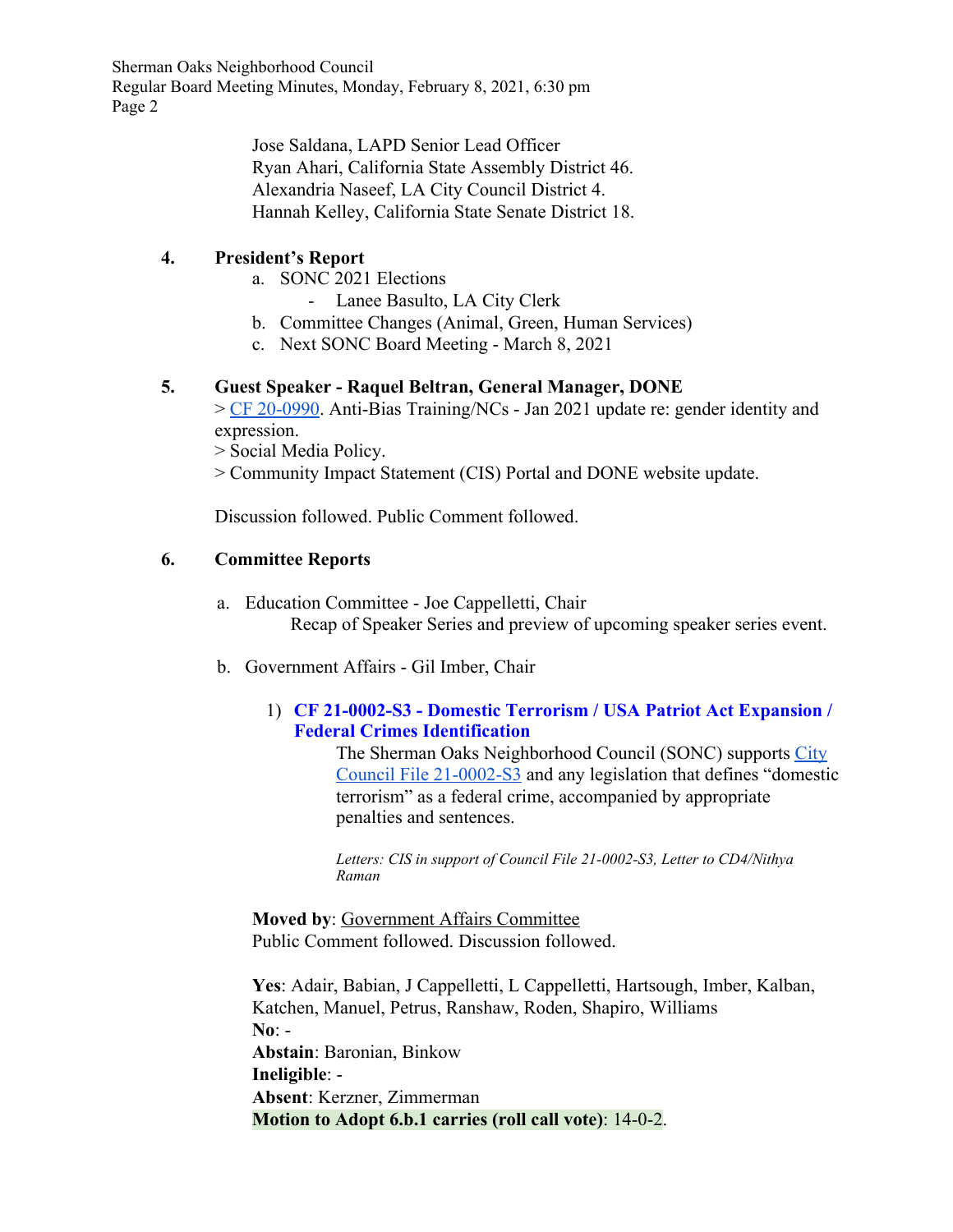### 2) **CF 21-0002-S18 – SB9 (Atkins) Housing Development Ministerial Approval / Duplex and Parcel Map Division / Environmental Review Exemption**

**CF 21-0002-S21 – SB 10 (Weiner) / Midrise (sic), Medium-Density Housing / Public Transportation / Jobs-Rich Neighborhoods**

Given the Sherman Oaks Neighborhood Council (SONC)'s prior Community Impact Statements in City Council Files [20-0002-S101](https://cityclerk.lacity.org/lacityclerkconnect/index.cfm?fa=ccfi.viewrecord&cfnumber=20-0002-S101) and [CF 20-0002-S107](https://cityclerk.lacity.org/lacityclerkconnect/index.cfm?fa=ccfi.viewrecord&cfnumber=20-0002-S107), submitted on August 12, 2020, SONC hereby supports similar council files [CF 21-0002-S18](https://cityclerk.lacity.org/lacityclerkconnect/index.cfm?fa=ccfi.viewrecord&cfnumber=21-0002-S18) and  $CF$  21-0002-S21, in opposition to  $SB$  9 (Atkins) and  $SB$  10 [\(Weiner\),](https://leginfo.legislature.ca.gov/faces/billNavClient.xhtml?bill_id=202120220SB10) for reasons including but not limited to the elimination of community review or public hearing, overriding of local land use control regulations and protocols, and changes to housing procedures without any provisions for affordable housing also known as affordability requirements.

*Letters: CIS in support of Council File 21-0002-S18 & -S21, Letter to CD4/Nithya Raman*

**Moved by**: Government Affairs Committee Public Comment followed. Discussion followed.

**Yes**: Adair, Babian, Baronian, Binkow, J Cappelletti, L Cappelletti, Hartsough, Imber, Kalban, Katchen, Manuel, Petrus, Ranshaw, Roden, Shapiro, Williams **No**: - **Abstain**: - **Ineligible**: - **Absent**: Kerzner, Zimmerman **Motion to Adopt 6.b.2 carries (roll call vote)**: 16-0-0.

c. Green & Sustainability Committee - Avo Babian, Chair

#### 1) **Enforcement of Internal Combustion Leaf Blower Ban**

The Sherman Oaks Neighborhood Council (SONC) requests that Councilmember Nithya Rahman make a Motion to amend and clarify the Los Angeles Gas Powered Leaf Blower Ordinance (LAMC) Section 112.04 (c) to read, "No internal combustion blower shall be used within 500 feet of a residence at any time", ending loopholes in the ordinance so (LAMC) Section 112.04 (c) can be enforced.

*Letter: CIS in support of Council File 21-0002-S3, Letter to CD4/Nithya Raman.*

**Moved by**: Green & Sustainability Committee. Public Comment followed. Discussion followed.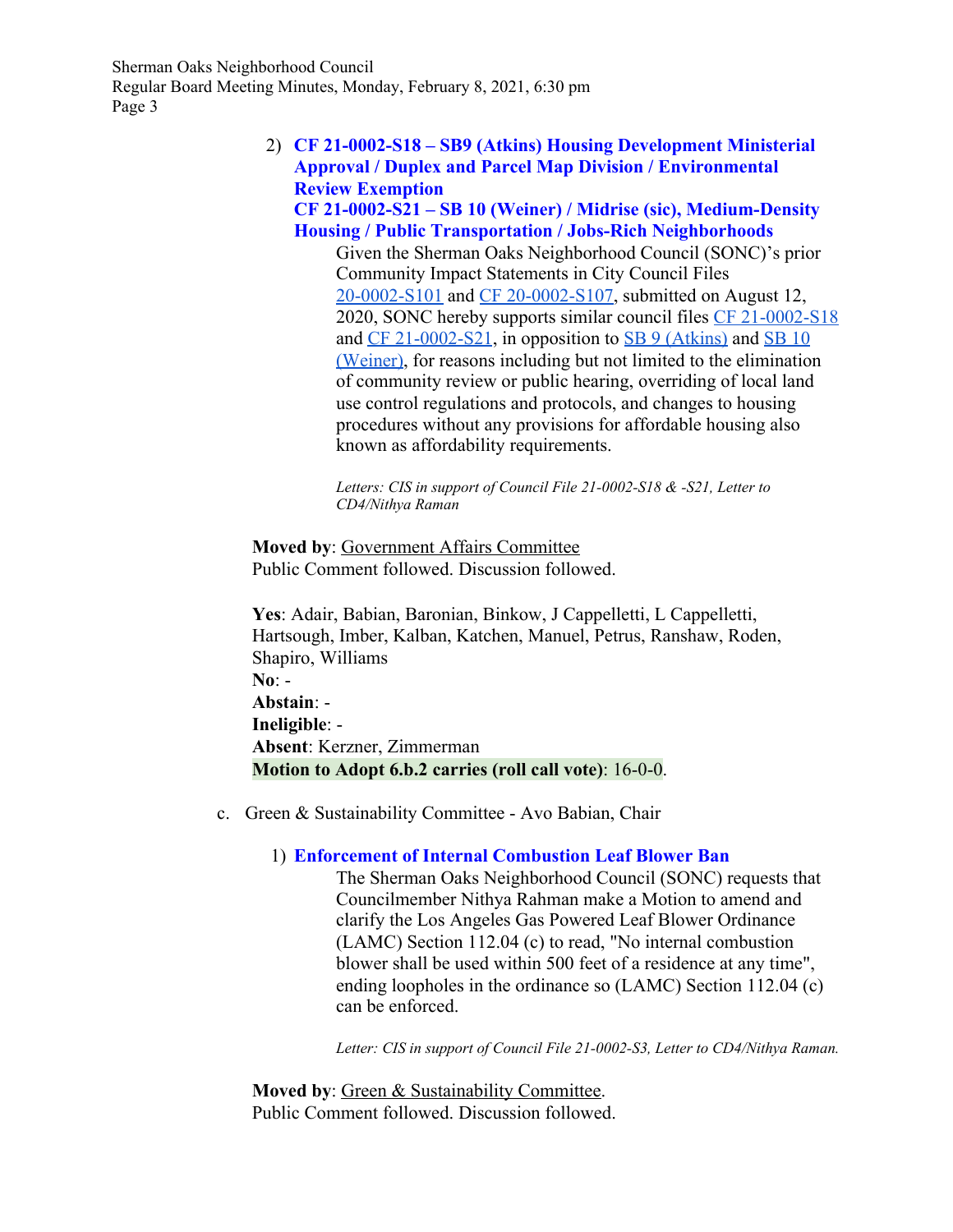> **Yes**: Adair, Babian, Baronian, Binkow, J Cappelletti, L Cappelletti, Hartsough, Imber, Kalban, Katchen, Manuel, Petrus, Roden, Shapiro, Williams **No**: - **Abstain**: Ranshaw **Ineligible**: - **Absent**: Kerzner, Zimmerman **Motion to Adopt 6.c.1 carries (roll call vote)**: 15-0-1.

#### 2) **CF 20-0492 – City Insurance Policies / Investments and Underwriting / Fossil Fuel Operations Companies / Coal Mining and Tar Sand Drilling / Climate Change / Environment**

The Sherman Oaks Neighborhood Council (SONC) supports [CF](https://cityclerk.lacity.org/lacityclerkconnect/index.cfm?fa=ccfi.viewrecord&cfnumber=20-0https://cityclerk.lacity.org/lacityclerkconnect/index.cfm?fa=ccfi.viewrecord&cfnumber=20-0492) [20-0492](https://cityclerk.lacity.org/lacityclerkconnect/index.cfm?fa=ccfi.viewrecord&cfnumber=20-0https://cityclerk.lacity.org/lacityclerkconnect/index.cfm?fa=ccfi.viewrecord&cfnumber=20-0492) to address climate change trends.

*Letters: CIS in support of Council File 20-0492, Letter to CD4/Nithya Raman.*

*Suggested CIS wording: Whereas the residents of Sherman Oaks are concerned with the damage to health and ef ect on climate change caused by burning fossil fuels, and whereas the common practice of investing in fossil fuels contributes greatly to the marketplace dominance of fossil fuels, the Sherman Oaks Neighborhood Council supports Council File 20-0492 and notes the City should not be supporting investments in fossil fuel companies, and residents shouldn't have to worry about the City's insurance vendors failing due to investments in a declining industry. Therefore, be it resolved that the Sherman Oaks Neighborhood Council SUPPORTS the Blumenfield motion in Council File 20-0492, to create a rating system for insurance providers identifying their risk due to fossil fuel investments.*

**Moved by**: Green & Sustainability Committee. Public Comment followed. Discussion followed.

**Yes**: Adair, Babian, Baronian, Binkow, J Cappelletti, L Cappelletti, Hartsough, Imber, Kalban, Katchen, Manuel, Petrus, Ranshaw, Roden, Shapiro, Williams **No**: - **Abstain**: - **Ineligible**: - **Absent**: Kerzner, Zimmerman **Motion to Adopt 6.c.2 carries (roll call vote)**: 16-0-0.

- d. Outreach Committee Sarah Manuel, Chair
- e. Planning & Land Use Committee Jeff Kalban, Chair
- f. Public Safety Committee Christy Adair & Jenna Lewis, Co-Chairs
- g. Traffic & Transportation Committee Avo Babian, Chair